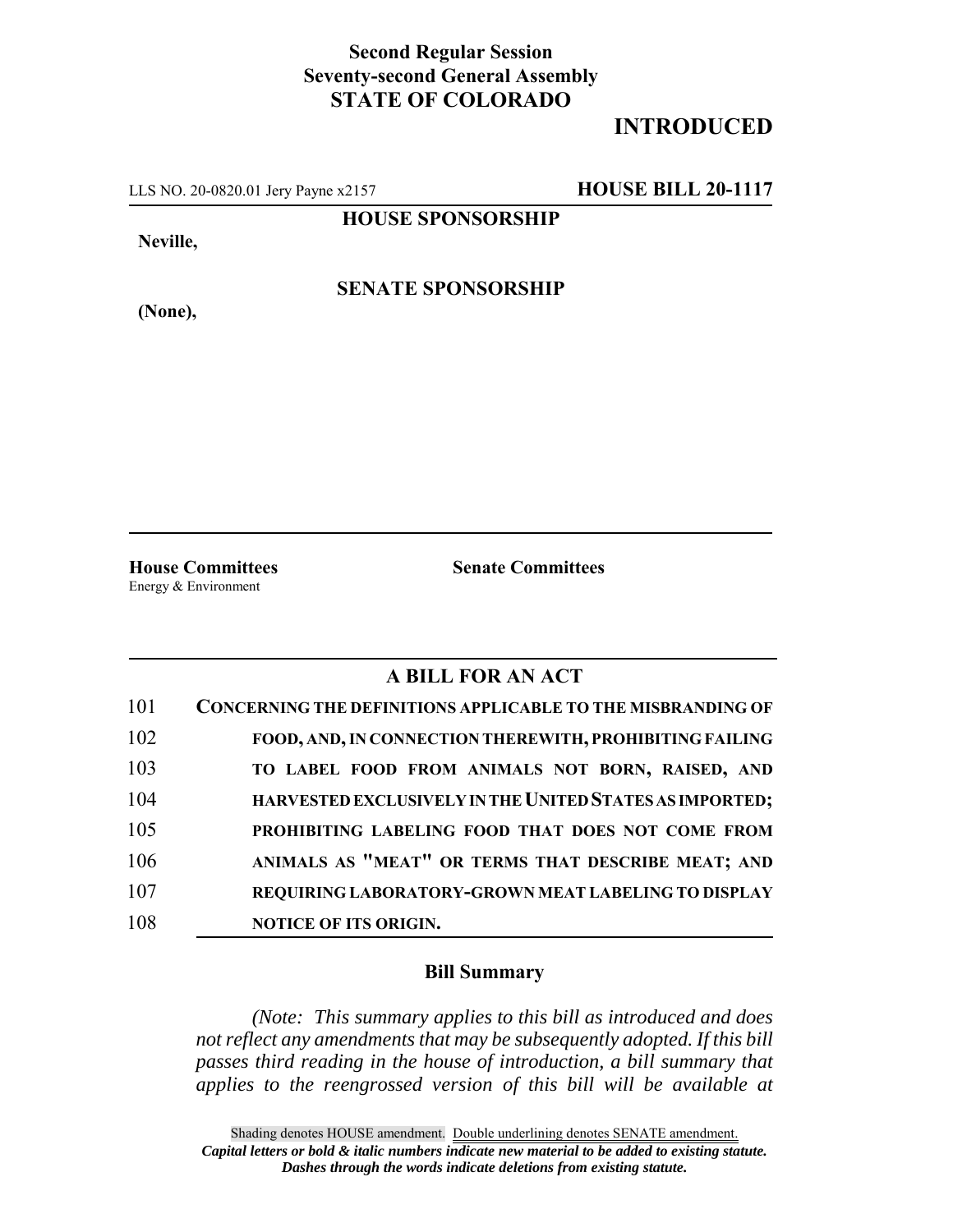### *http://leg.colorado.gov.)*

Current law prohibits selling meat or meat products that are imported without the label indicating the fact of importation. The bill expands this to cover any meat derived from animals that were not born, raised, and harvested exclusively in the United States.

The bill provides that food is misbranded as "meat" or a cut of meat if it does not come from animals and that lab-grown meat is misbranded as "meat" or a cut of meat unless labeled as "lab-grown" or "artificially cultured".

1 *Be it enacted by the General Assembly of the State of Colorado:* 2 **SECTION 1.** In Colorado Revised Statutes, 25-5-411, **amend** (1) 3 introductory portion and (1)(n); and **add** (1)(q) as follows: 4 **25-5-411. Definitions of "misbranding".** (1) A food shall be 5 deemed to be IS misbranded:  $(1)$  (I) If it is meat imported from without OUTSIDE the boundaries 7 of the United States OR DERIVED FROM ANIMALS THAT WERE NOT BORN, 8 RAISED, AND HARVESTED EXCLUSIVELY IN THE UNITED STATES or if it is 9 a meat product containing such THIS TYPE OF meat unless it bears labeling 10 stating the fact that it is imported meat or that it contains imported meat. 11 (II) Any person who sells or offers for sale in this state any meat 12 imported from without OUTSIDE the boundaries of the United States OR 13 DERIVED FROM ANIMALS THAT WERE NOT BORN, RAISED, AND HARVESTED 14 EXCLUSIVELY IN THE UNITED STATES or any meat product containing such 15 imported THIS TYPE OF meat without labeling such THE meat or meat 16 product stating that it is imported MEAT or contains imported meat is 17 guilty of a misdemeanor and, upon conviction thereof, shall be punished 18 by a fine of not less than one hundred dollars nor more than one thousand 19 dollars, or by imprisonment in the county jail for not less than thirty days 20 nor more than ninety days, or by both such THE fine and imprisonment.